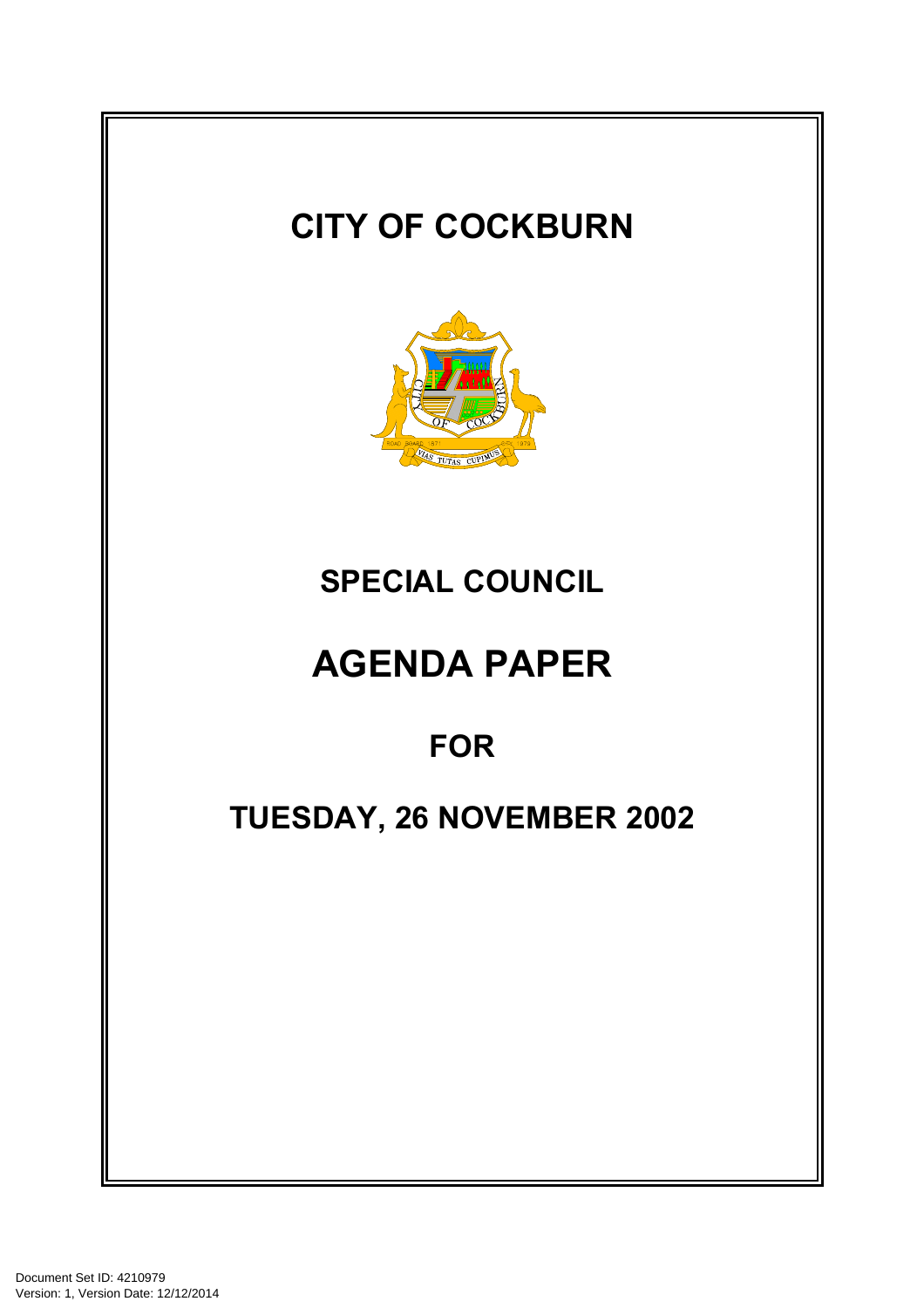# **CITY OF COCKBURN**

## **SUMMARY OF AGENDA TO BE PRESENTED TO THE SPECIAL COUNCIL MEETING TO BE HELD ON TUESDAY, 26 NOVEMBER 2002 AT 5:45 PM**

# **Page**

ш,

| 1.             |                                                                                                          |
|----------------|----------------------------------------------------------------------------------------------------------|
| 2.             | APPOINTMENT OF PRESIDING MEMBER (IF REQUIRED)1                                                           |
| 3.             | DISCLAIMER (TO BE READ ALOUD BY PRESIDING MEMBER)1                                                       |
| 4.             | ACKNOWLEDGEMENT OF RECEIPT OF WRITTEN DECLARATIONS OF                                                    |
| 5.             |                                                                                                          |
| 6.             |                                                                                                          |
| 7 <sub>1</sub> | DECLARATION BY COUNCILLORS WHO HAVE NOT GIVEN DUE<br>CONSIDERATION TO MATTERS CONTAINED IN THE BUSINESS1 |
| 8.             |                                                                                                          |
| 9.             |                                                                                                          |
|                | 9.1<br>(SCM 26/11/2002) - FINAL ADOPTION OF PROPOSED TOWN                                                |
| 10.            | RESOLUTION OF COMPLIANCE (SECTION 3.18(3), LOCAL                                                         |
| 11.            |                                                                                                          |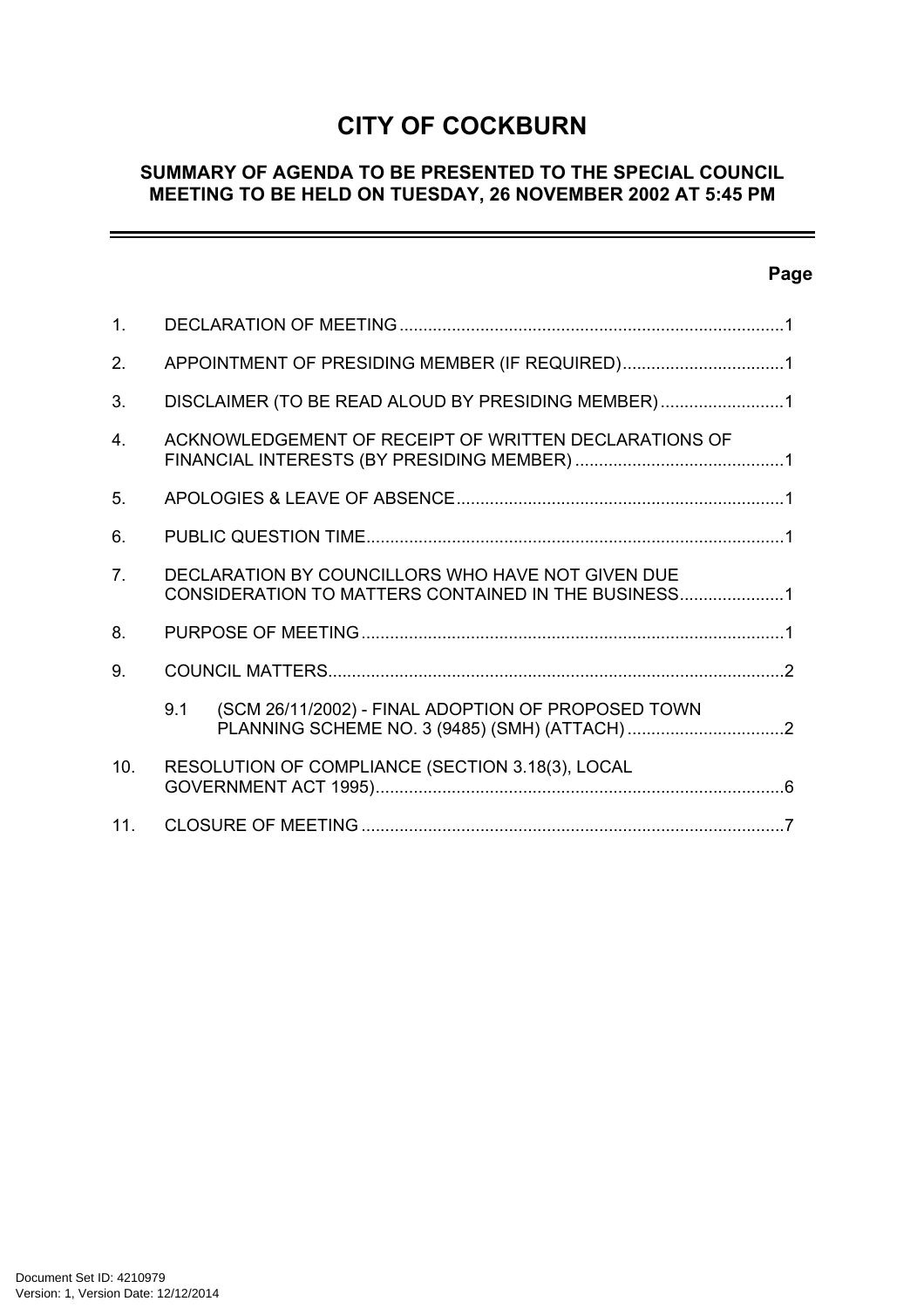# **CITY OF COCKBURN**

# <span id="page-2-0"></span>**AGENDA TO BE PRESENTED TO THE SPECIAL COUNCIL MEETING TO BE HELD ON TUESDAY, 26 NOVEMBER 2002 AT 5:45 PM**

## **1. DECLARATION OF MEETING**

## **2. APPOINTMENT OF PRESIDING MEMBER (If required)**

## **3. DISCLAIMER (To be read aloud by Presiding Member)**

Members of the public, who attend Council Meetings, should not act immediately on anything they hear at the Meetings, without first seeking clarification of Council's position. Persons are advised to wait for written advice from the Council prior to taking action on any matter that they may have before Council.

## **4. ACKNOWLEDGEMENT OF RECEIPT OF WRITTEN DECLARATIONS OF FINANCIAL INTERESTS (by Presiding Member)**

Nil

## **5. APOLOGIES & LEAVE OF ABSENCE**

Nil

## **6. PUBLIC QUESTION TIME**

Nil

# **7. DECLARATION BY COUNCILLORS WHO HAVE NOT GIVEN DUE CONSIDERATION TO MATTERS CONTAINED IN THE BUSINESS**

Nil

## **8. PURPOSE OF MEETING**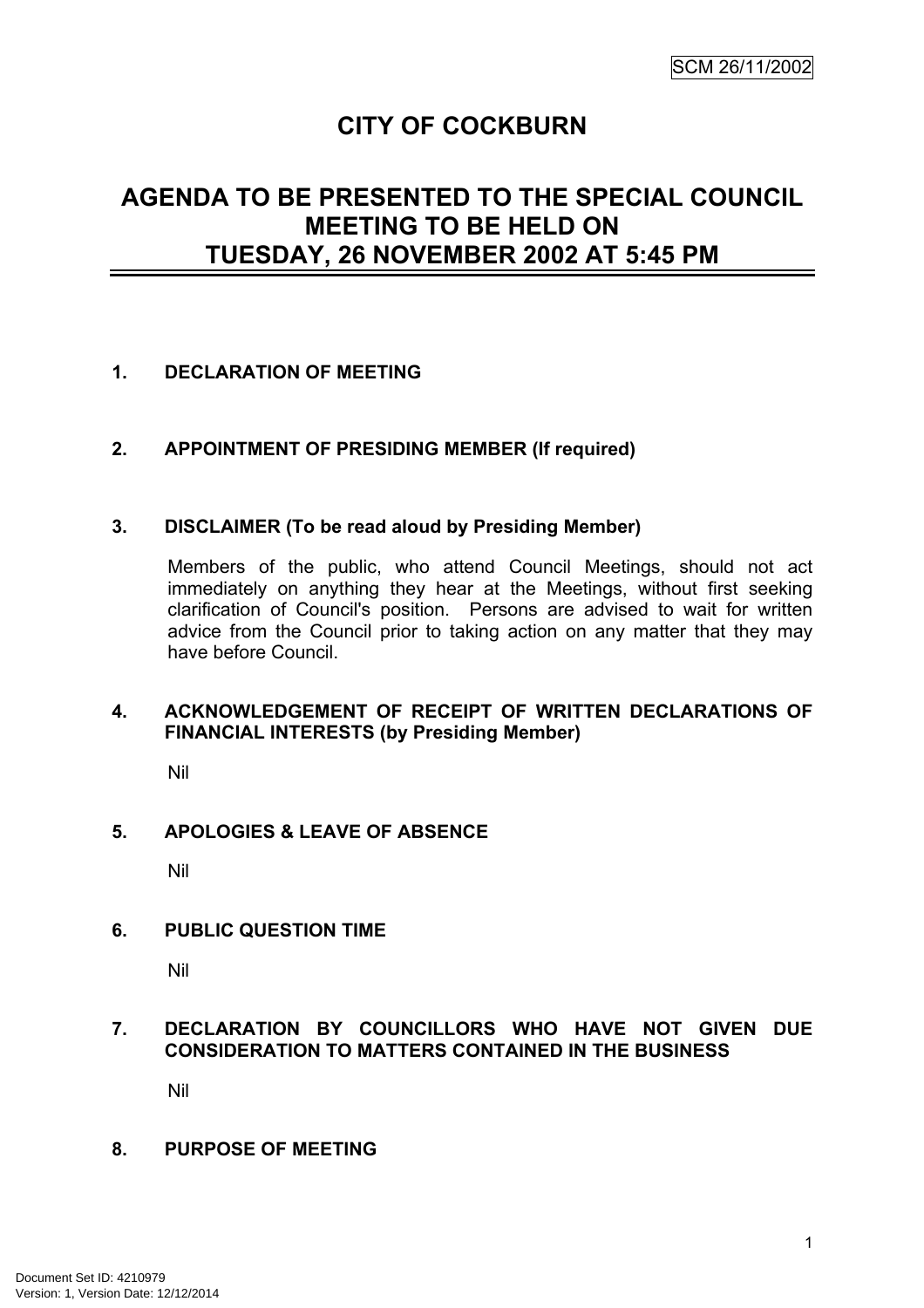<span id="page-3-0"></span>The purpose of the meeting is for Council to consider the final adoption of proposed Town Planning Scheme No.3.

## **9. COUNCIL MATTERS**

## **9.1 (SCM 26/11/2002) - FINAL ADOPTION OF PROPOSED TOWN PLANNING SCHEME NO. 3 (9485) (SMH) (ATTACH)**9\_1.pdf

#### **RECOMMENDATION** That Council:

- (1) not take any further action in regard to Minute No.1841 of the 19 November 2002 Ordinary Council Meeting, which deferred consideration of the final adoption to the December Ordinary Council Meeting;
- (2) receive the Hon Minister's advice requiring further modifications be undertaken by the Council in order to finalise proposed Town Planning Scheme No. 3;
- (3) modify the Scheme Text by:-
	- 1. modifying clause 6.2 Development Areas to reflect the current model provisions for structure plans endorsed by the Commission;
	- 2. modifying the provisions of Schedule 3 RU6 to include reference to Lots 196 and 218;
	- 3. modifying clause 9.1.1 to reinstate the following provisions of the advertised scheme text after
		- $(1):$

"is, subject to clause 9.1.2, to be made in the form prescribed in Schedule 6 and is to be signed by the owner and accompanied by such plans and other information as is required under the scheme";

- 4. modifying Table 1 Zoning Table to show "Home Office" as a "P" use in the Residential zone consistent with clause 8.2.1 (d).
- 5. modifying clause 5.4 (Special Application of Residential Planning Codes) generally as follows:-
	- 5.4.1 In Residential zones coded R20 the local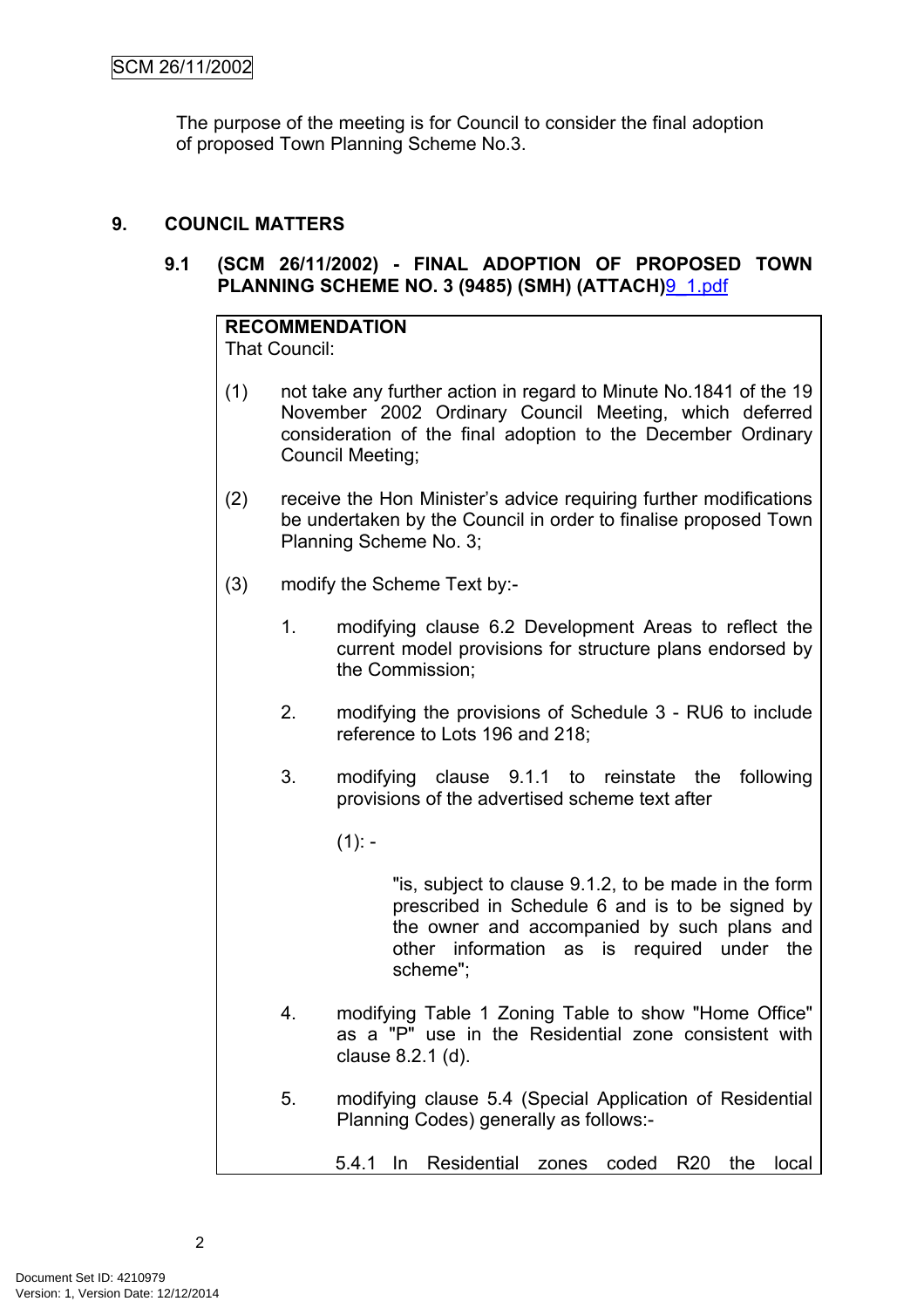| government may vary the minimum site area per dwelling   |
|----------------------------------------------------------|
| and the minimum lot area/ rear battleaxe requirements in |
| Columns 3 and 4 of Table 1 of the Codes by permitting 2  |
| grouped dwellings on any lot with an area of 900m2 or    |
| greater but in all other respects the development shall  |
| conform with the requirements of the R20 code.           |

5.4.2 In respect of land in the R30 to R60 codes where a detailed area plan has been approved by the local government the minimum requirements of Table 1 regarding the total percentage of open space can be reduced up to a maximum of 5% below the Code requirement, subject to: -

- i) the land being located adjacent to a parks and recreation reserve or within a commercial or railway precinct; and
- ii) the development providing for solar orientated design.

5.4.3 In respect of Lot 61 Beenyup Road, Atwell, the minimum requirements of Table 1 in respect of the total percentage of open space in the R25 code can be reduced by a maximum 5% below the code requirement subject to: -

- i) the land being either located adjacent to a parks and recreation reserve or within a commercial or railway precinct; and
- ii) the development providing for solar orientated design;
- iii) the development being in accordance with a detailed area plan approved by the local government.
- 6. modifying the special provisions (2) of Schedule 11 Development Area 1 (Packham) to delete reference to "generally" in the second line.
- (4) re-adopt proposed Town Planning Scheme No.3 incorporating the modifications required by the Hon. Minister for Planning and Infrastructure; and
- (5) forward the modified documents to the Minister for finalisation and gazettal of proposed Town Planning Scheme No.3.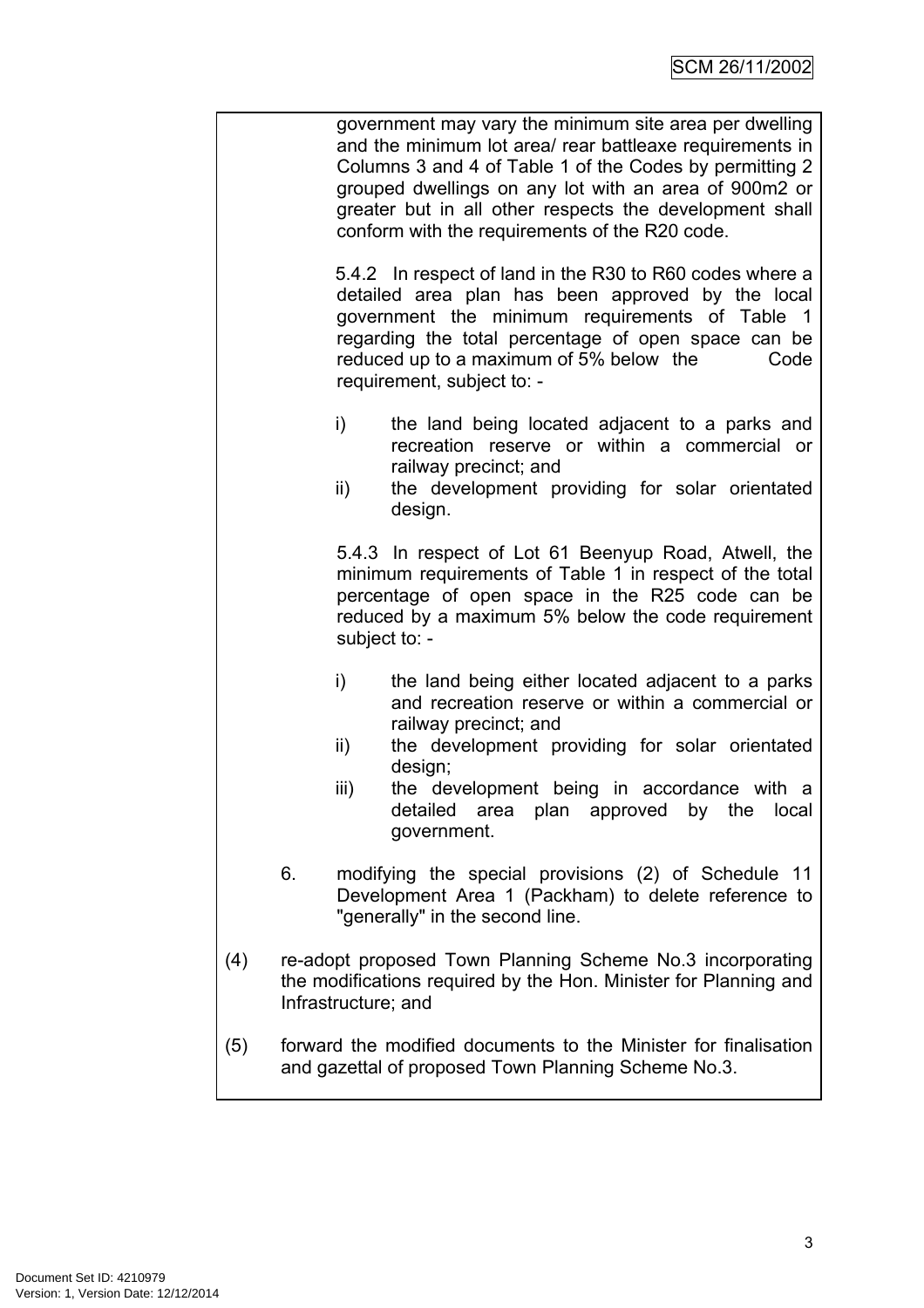# **COUNCIL DECISION**

## **Background**

Council at its meeting held on 18 June 2002, resolved to modify proposed Town Planning Scheme No. 3 in accordance with the requirements of the Department for Planning and Infrastructure, and proceed with the Scheme for finalisation by the Minister.

The documents were forwarded to the Western Australian Planning Commission accordingly.

Council, at its meeting of 19 November 2002, deferred this matter to the December Ordinary Council Meeting as the formal letter from the Minister had not been received.

#### **Submission**

In the advice, the Minister advised:-

*"I am prepared to grant final approval to Town Planning Scheme No. 3 as modified by the Council subject to the following further modifications recommended by the Commission: -"* 

The recommendations made by the Commission are contained in the officer's recommendation to the Council, and have not been repeated.

*"I would request that the Council be advised that, in respect of modification (5) above, I have considered Council's request to permit Council to exercise discretion to vary the general standards of the Codes in relation to an approved detailed area plan subject to conditions. Whilst I recognise that this more general variation would enable Council to approve "as of right" variations to development standards such as setbacks, parking and major openings, without the need for a Codes approval, I am of the view that this represents a significant departure from the philosophy of the Codes and requires further justification and consideration. I would, however, be prepared to consider a future amendment to the scheme which incorporates this concept based on a more detailed submission and evaluation of the circumstances under which these variations may apply and the benefits in terms of design outcomes.* 

*In respect of the Council's request to extend the variation provisions to the R25 Code, I am prepared to accept this variation in relation to the*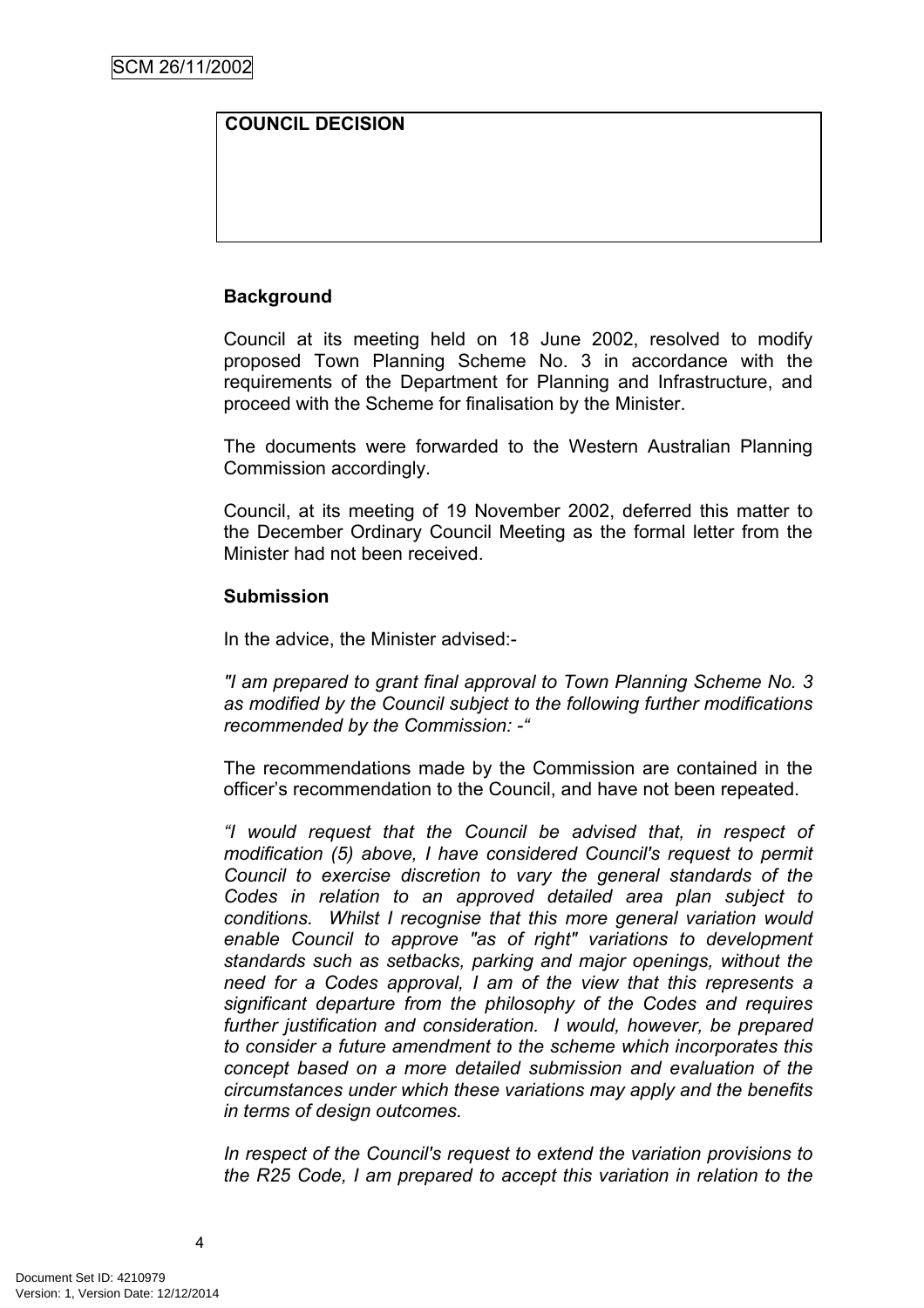*detailed area plan for the land at Lot 61 Beenyup Road/ Bartram Road/ Tapper Road, Atwell, referred to in Council's email correspondence of 5 November 2002. This, again, is subject to the conditions set out in my determination in respect of Amendment no. 231. I am not prepared to extend this provision to all land subject of a development area plan which is coded R25 on the basis that the variation provision should be limited to the medium density codes and R25 is categorised as low density in the Residential Design Codes.* 

*In respect of modification (6) I am of the view that this modification is necessary to ensure that development properly takes into account the buffer to Watson's Foods.*

*I concur with the recommendation of the Commission that the Council should be advised that the current reservation of Lot 251 Cockburn Road for Parks and Recreation is accepted for the present time pending further progress on the North Coogee Master Plan Review and MRS Amendment No. 1010/33 for Port Catherine."* 

## **Report**

The Council should agree to the modifications required by the Minister, in order to expedite the finalisation of the Scheme.

A recommendation has been prepared accordingly for the Council's consideration.

Should the Council accept the recommendation and the documents be modified and returned to the Minister without delay, it is hoped that proposed Town Planning Scheme No. 3 will be operating before the end of the year.

TPS No. 3 will be a very important and influential document in the planning of the district over the next decade.

## **Strategic Plan/Policy Implications**

The Corporate Strategic Plan Key Result Areas which apply to this item are:-

- 2. Planning Your City
	- *"To ensure that the planning of the City is based on an approach which has the potential to achieve high levels of convenience for its citizens."*
	- *"To ensure that the development will enhance the levels of amenity currently enjoyed by the community."*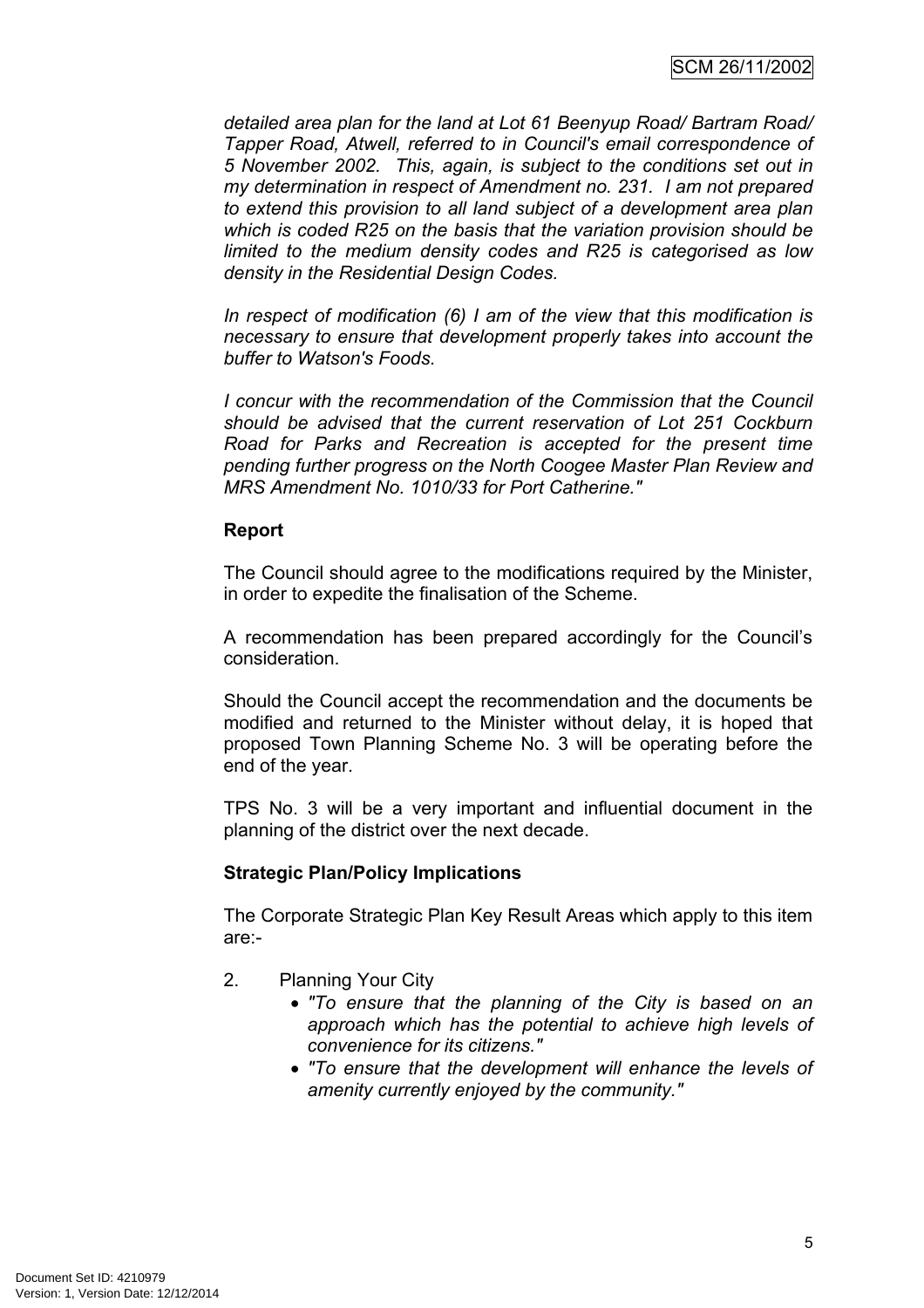- <span id="page-7-0"></span>3. Conserving and Improving Your Environment
	- *"To ensure that the development of the district is undertaken in such a way that the balance between the natural and human environment is maintained."*

The Planning Policies which apply to this item are:-

APD23 Town Planning Scheme No. 2 Amendments Following Final Adoption of Proposed Town Planning Scheme No. 3 APD33 Town Planning Scheme No. 3 Provisions

## **Community Consultation**

The community consultation process associated with the preparation and adoption of the Town Planning Scheme, has been completed in accordance with statutory requirements. In addition to this, the Council undertook separate public participation programs during the preparation of the scheme.

## **Budget/Financial Implications**

The TPS No. 3 Advertising Account (A/c 500474) for public consultation has a balance of \$25,000.

It would be desirable if some of these funds were spent following the gazettal of the Scheme to advise the public that District Zoning Scheme No. 2 has been replaced by Town Planning Scheme No. 3.

## **Legal Implications**

Once Town Planning Scheme No. 3 is gazetted it will become the statutory document that will guide and control land use and development within the district.

## **Implications of Section 3.18(3) Local Government Act, 1995**

Nil

## **10. RESOLUTION OF COMPLIANCE (Section 3.18(3), Local Government Act 1995)**

# **RECOMMENDATION**

That Council is satisfied that resolutions carried at this Meeting and applicable to items concerning Council provided services and facilities, are:-

(a) integrated and co-ordinated, so far as practicable, with any provided by the Commonwealth, the State or any public body;